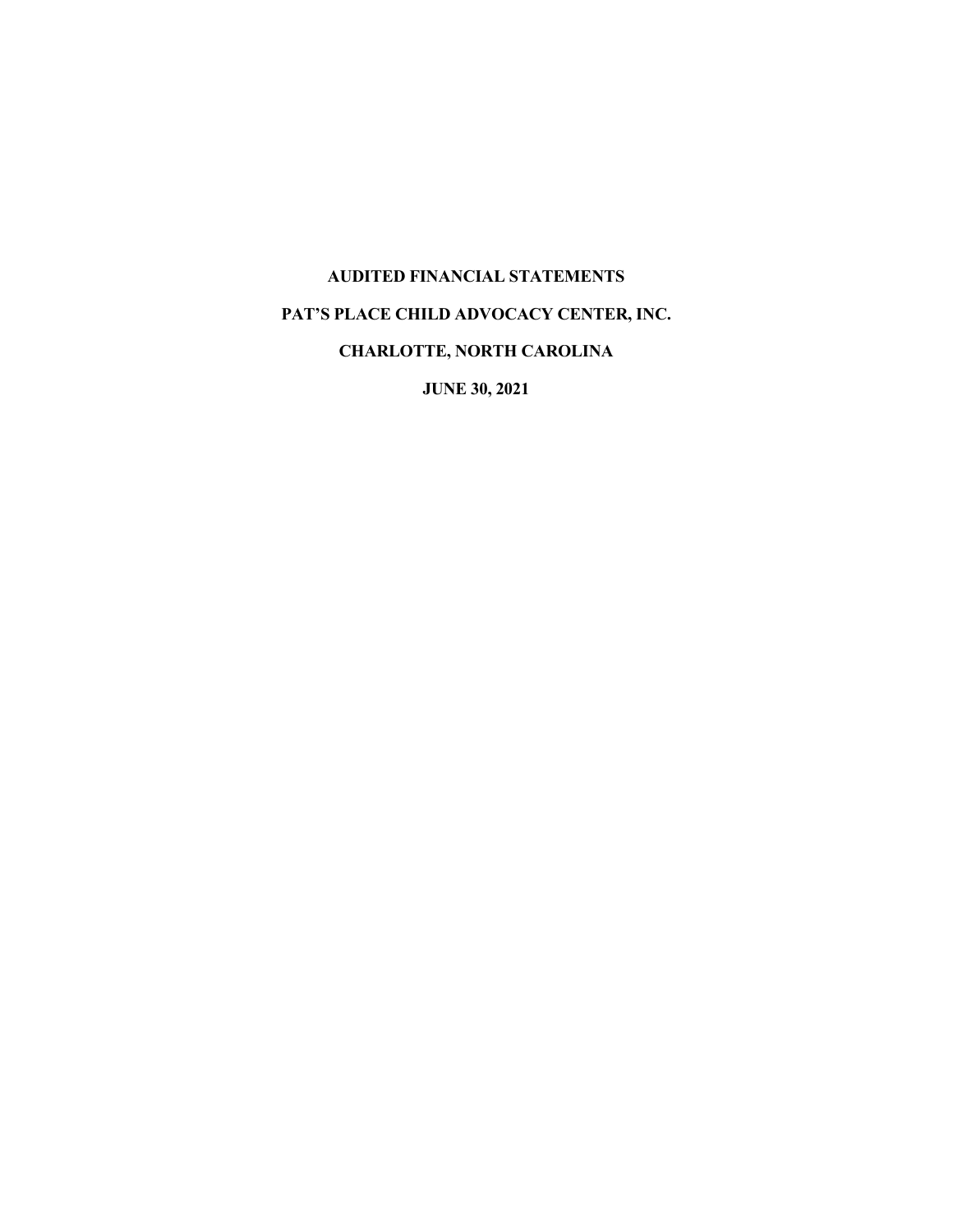# **CONTENTS**

| $3-4$    |
|----------|
|          |
|          |
|          |
| $8 - 15$ |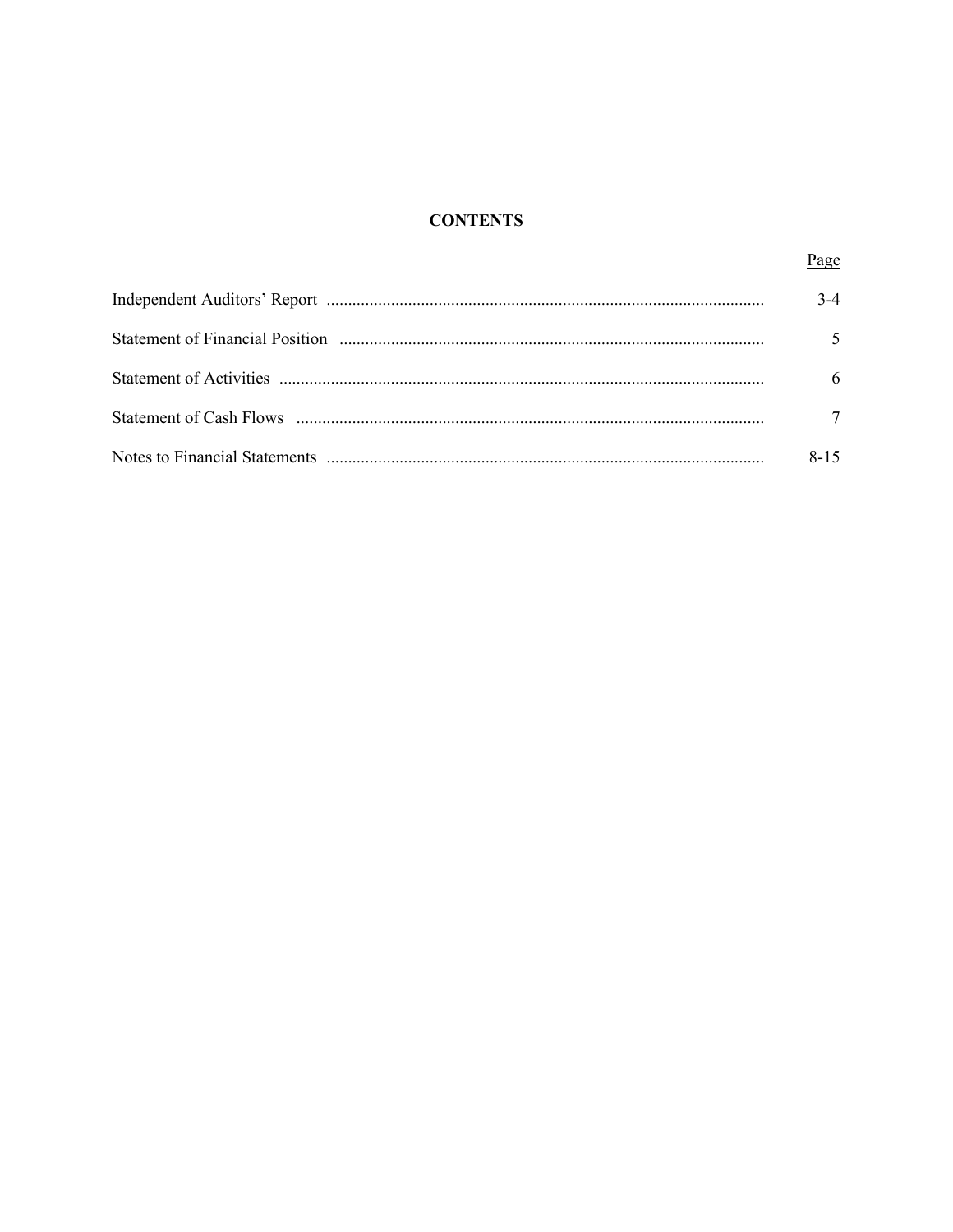#### J. RONALD MARTIN, P.A. CERTIFIED PUBLIC ACCOUNTANTS

 1850 EAST THIRD STREET, SUITE 305 CHARLOTTE, NORTH CAROLINA 28204 704/375-6405 FAX 704/375-5827

#### **INDEPENDENT AUDITORS' REPORT**

The Board of Directors Pat's Place Child Advocacy Center, Inc. Charlotte, North Carolina

We have audited the accompanying statements of Pat's Place Child Advocacy Center, Inc. (a nonprofit organization), which compromise the statement of financial position as of June 30, 2021, and the related statements of activities and cash flows for the year then ended, and the related notes to the financial statements.

#### **Management's Responsibility for the Financial Statements**

Management is responsible for the preparation and fair presentation of these financial statements in accordance with accounting principles generally accepted in the United States of America; this includes the design, implementation, and maintenance of internal control relevant to the preparation and fair presentation of financial statements that are free from material misstatement, whether due to fraud or error.

#### **Auditors' Responsibility**

Our responsibility is to express an opinion on these financial statements based on our audit. We conducted our audit in accordance with auditing standards generally accepted in the United States of America and the standards applicable to financial audits contained in *Government Auditing Standards*, issued by the Comptroller General of the United States. Those standards require that we plan and perform the audit to obtain reasonable assurance about whether the financial statements are free from material misstatement.

An audit involves performing procedures to obtain audit evidence about the amounts and disclosures in the financial statements. The procedures selected depend on the auditor's judgment, including the assessment of the risks of material misstatement of the financial statements, whether due to fraud or error. In making those risk assessments, the auditor considers internal control relevant to the entity's preparation and fair presentation of the financial statements in order to design audit procedures that are appropriate in the circumstances, but not for the purpose of expressing an opinion on the effectiveness of the entity's internal control. Accordingly, we express no such opinion. An audit also includes evaluating the appropriateness of accounting policies used and the reasonableness of significant accounting estimates made by management, as well as evaluating the overall presentation of the financial statements.

We believe that the audit evidence we have obtained is sufficient and appropriate to provide a basis for our audit opinion.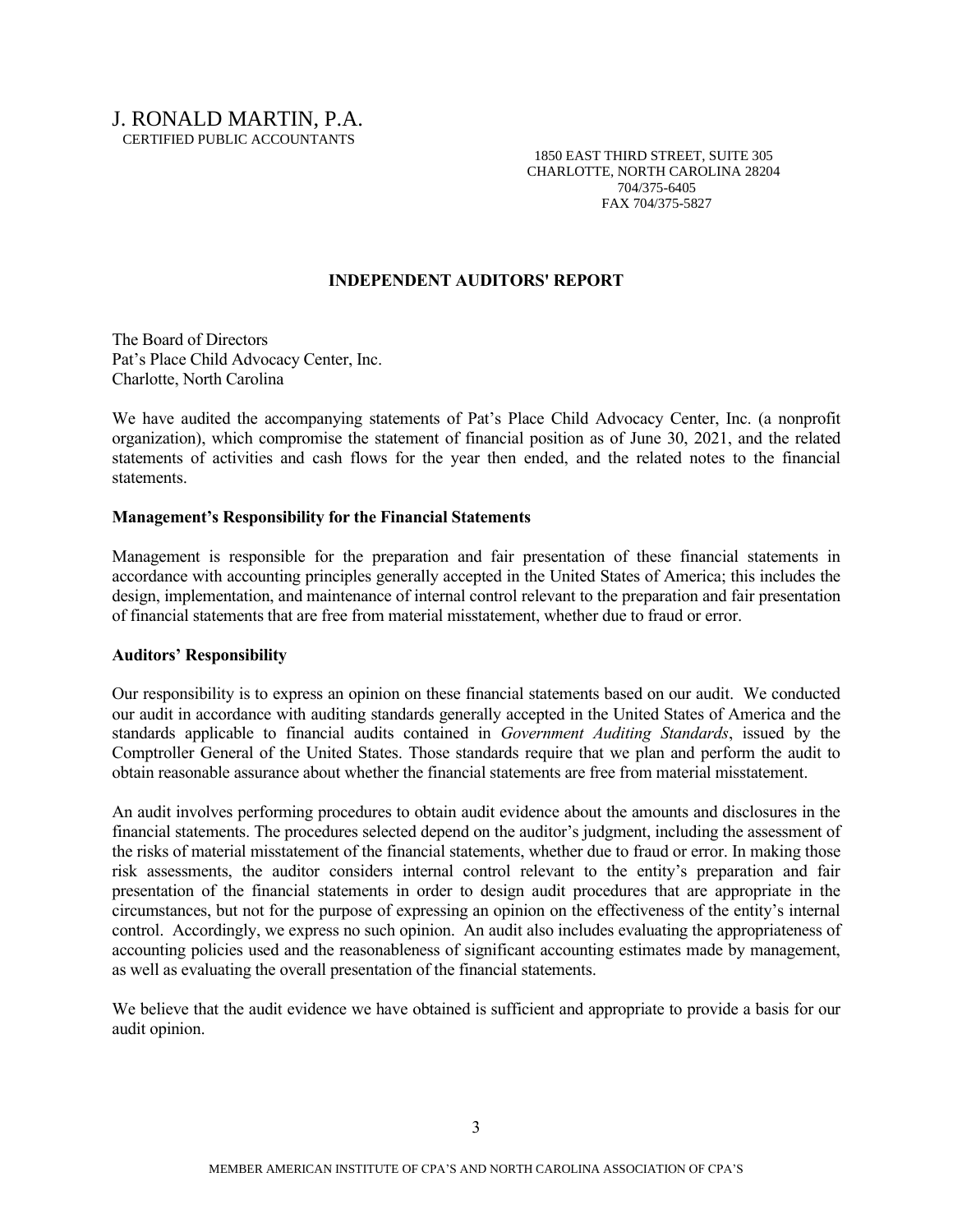#### **Opinion**

In our opinion, the financial statements referred to above present fairly, in all material respects, the financial position of the Pat's Place Child Advocacy Center, Inc. as of June 30, 2021, and the changes in its net assets and its cash flows for the year then ended in accordance with accounting principles generally accepted in the United States of America.

#### **Report on Summarized Comparative Information**

We have previously audited Pat's Place Child Advocacy Center, Inc.'s 2020 financial statements, and we expressed an unmodified audit opinion on those audited financial statements in our report dated January 21, 2021. In our opinion, the summarized comparative information presented herein as of and for the year ended June 30, 2020 is consistent, in all material respects, with the audited financial statements from which it has been derived.

#### **Other Reporting Required by Government Auditing Standards**

In accordance with Government Auditing Standards, we have also issued our report dated December 16, 2021, on our consideration of Pat's Place Child Advocacy Center, Inc.'s internal control over financial reporting and on our tests of its compliance with certain provisions of laws, regulations, contracts, and grant agreements and other matters. The purpose of that report is to describe the scope of our testing of internal control over financial reporting and compliance and the results of that testing, and not to provide an opinion on internal control over financial reporting or on compliance. That report is an integral part of an audit performed in accordance with Government Auditing Standards in considering Pat's Place Child Advocacy Center, Inc.'s internal control over financial reporting and compliance.

December 16, 2021

J. Ronald Martin P.A.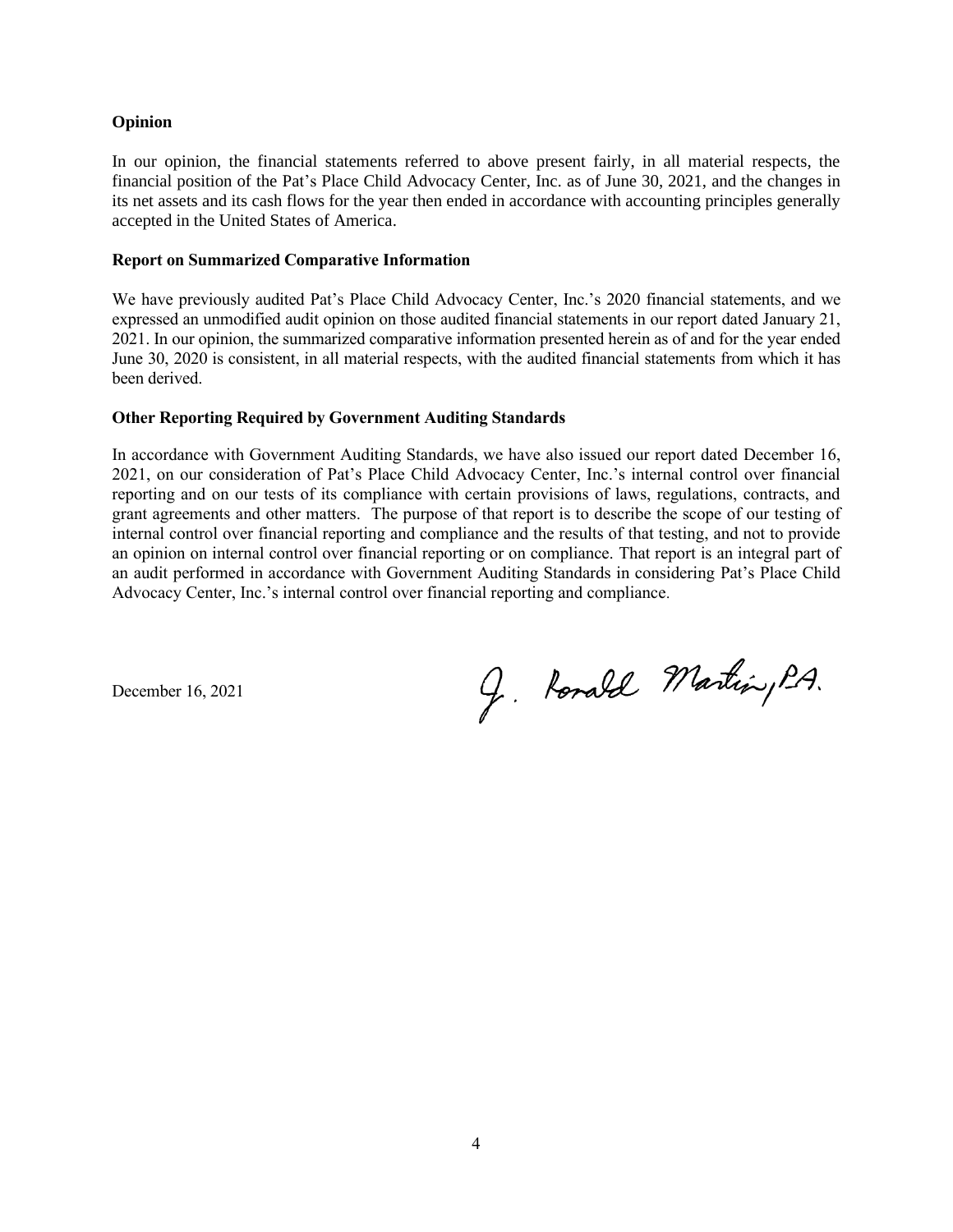## STATEMENT OF FINANCIAL POSITION

### PAT'S PLACE CHILD ADVOCACY CENTER, INC.

# June 30, 2021

|                                                                                        | <b>Without Donor</b><br>Restrictions | With Donor<br>Restrictions | Totals<br>2021 | Comparative<br>Totals<br>2020 |
|----------------------------------------------------------------------------------------|--------------------------------------|----------------------------|----------------|-------------------------------|
| <b>ASSETS</b>                                                                          |                                      |                            |                |                               |
| Cash and equivalents<br>Promises to give (less allowance<br>for uncollectible amounts: | \$1,393,626                          | \$<br>141,915              | \$1,535,541    | \$1,129,358                   |
| \$350 for 2021 and 2020)                                                               | 467,450                              | 8,000                      | 475,450        | 331,928                       |
| Prepaid expenses and other<br>Equipment and improvements:                              | 31,870                               |                            | 31,870         | 34,025                        |
| Equipment                                                                              | 158,675                              |                            | 158,675        | 118,173                       |
| Furniture and fixtures                                                                 | 30,414                               |                            | 30,414         | 30,414                        |
| Leasehold improvements                                                                 | 90,623                               |                            | 90,623         | 90,623                        |
|                                                                                        | 279,712                              | $-0-$                      | 279,712        | 239,210                       |
| (Less) accumulated depreciation                                                        | (204, 715)                           |                            | (204, 715)     | (176, 927)                    |
|                                                                                        | 74,997                               | $-0-$                      | 74,997         | 62,283                        |
|                                                                                        | \$1,967,943                          | 149,915                    | \$2,117,858    | \$1,557,594                   |
| <b>LIABILITIES AND</b><br><b>NET ASSETS</b>                                            |                                      |                            |                |                               |
| Accounts payable and                                                                   |                                      |                            |                |                               |
| accrued expenses                                                                       | $\mathbb{S}$<br>32,268               | \$<br>$-0-$                | \$<br>32,268   | \$<br>9,870                   |
| Accrued compensated absences                                                           | 32,644                               |                            | 32,644         | 32,315                        |
| Other payroll liabilities                                                              | 30,269                               |                            | 30,269         | 3,807                         |
| Note Payable - Payroll Protection                                                      |                                      |                            |                |                               |
| Program (see Note L)                                                                   |                                      |                            | $-0-$          | 236,200                       |
|                                                                                        | 95,181                               | $-0-$                      | 95,181         | 282,192                       |
| Net assets                                                                             | 1,872,762                            | 149,915                    | 2,022,677      | 1,275,402                     |
|                                                                                        | \$1,967,943                          | 149,915<br>S               | \$2,117,858    | \$1,557,594                   |

See notes to financial statements.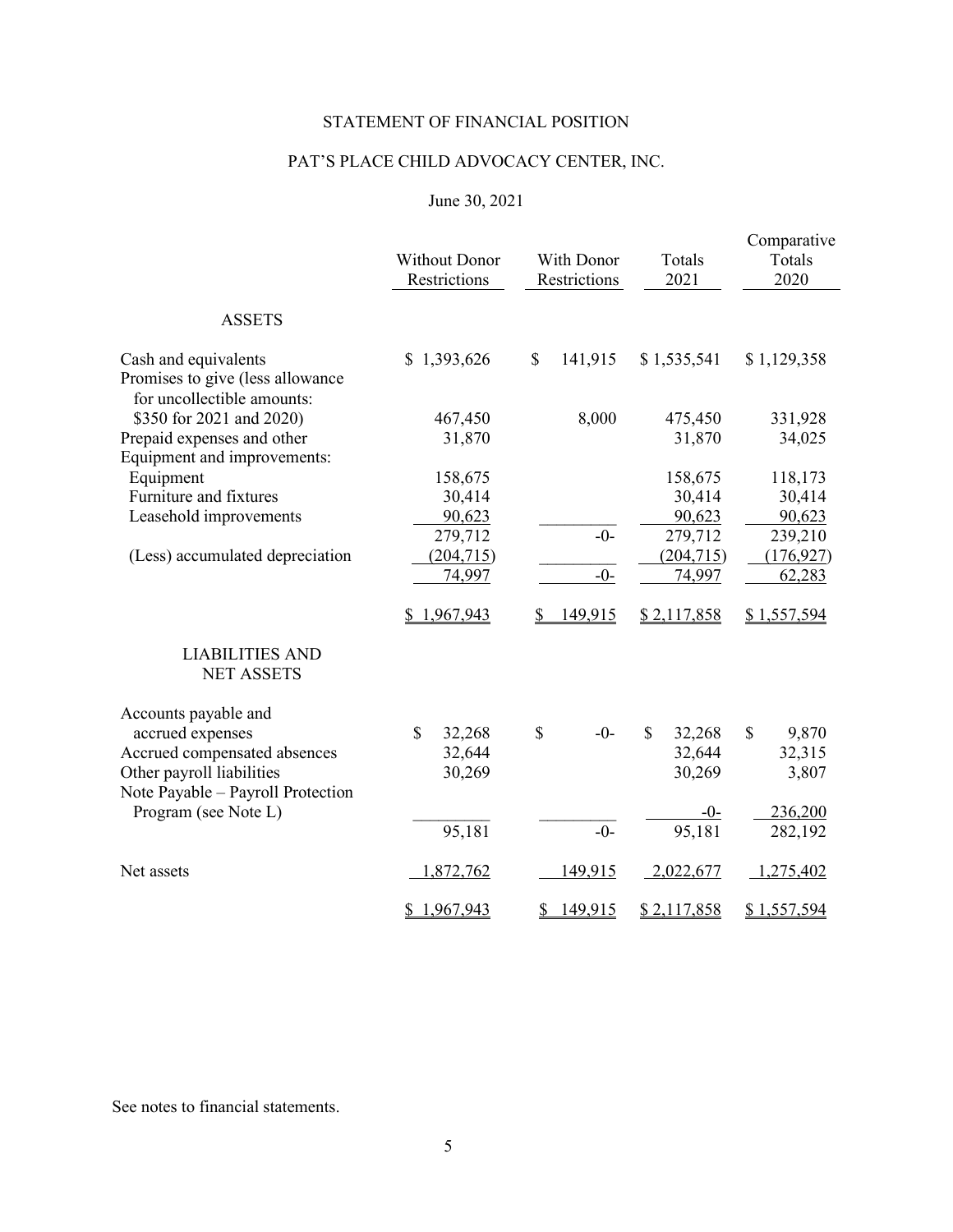# STATEMENT OF ACTIVITIES

### PAT'S PLACE CHILD ADVOCACY CENTER, INC.

# Year Ended June 30, 2021

|                                                                                     | <b>Without Donor</b><br>Restrictions | With Donor<br>Restrictions        | Totals<br>2021 | Comparative<br>Totals<br>2020 |
|-------------------------------------------------------------------------------------|--------------------------------------|-----------------------------------|----------------|-------------------------------|
| <b>SUPPORT AND REVENUE</b>                                                          |                                      |                                   |                |                               |
| Contributions                                                                       | \$<br>264,509                        | \$<br>$-0-$                       | \$<br>264,509  | \$<br>175,288                 |
| Mecklenburg County (contract)                                                       | 100,000                              |                                   | 100,000        | 99,999                        |
| $Grants - government$                                                               | 1,118,967                            |                                   | 1,118,967      | 891,725                       |
| Grants – corporate and foundation                                                   | 698,646                              | 117,649                           | 816,295        | 536,000                       |
| Gifts in kind                                                                       | 473,194                              |                                   | 473,194        | 450,849                       |
| Special event $-(\text{less})$ direct benefits<br>to participants \$10,917 for 2021 |                                      |                                   |                |                               |
| and \$69,824 for 2020)                                                              | 126,495                              | 32,266                            | 158,761        | 192,318                       |
| Special events - in kind                                                            |                                      |                                   | $-0-$          | 46,295                        |
| Special events - third party                                                        | 3,879                                |                                   | 3,879          | 33,204                        |
|                                                                                     | 130,374                              | 32,266                            | 162,640        | 271,817                       |
| Sublease rental income                                                              | 76,538                               |                                   | 76,538         | 70,345                        |
| Interest income                                                                     | 65                                   |                                   | 65             | 4,886                         |
| Other income                                                                        | 31,680                               |                                   | 31,680         | 13,759                        |
| PPP loan forgiveness                                                                | 236,200                              |                                   | 236,200        | $-0-$                         |
| Net assets released from donor                                                      |                                      |                                   |                |                               |
| restrictions                                                                        | 78,200                               | (78,200)                          | $-0-$          | $-0-$                         |
| TOTAL SUPPORT AND OTHER                                                             | 3,208,373                            | 71,715                            | 3,280,088      | 2,514,668                     |
| <b>EXPENSES</b>                                                                     |                                      |                                   |                |                               |
| Program Services:                                                                   |                                      |                                   |                |                               |
| Child Advocacy                                                                      | 2,042,881                            | $-0-$                             | 2,042,881      | 1,973,708                     |
| <b>Supporting Services:</b><br>Management and general                               |                                      |                                   | 173,385        | 155,521                       |
| Fundraising                                                                         | 173,385<br>316,547                   |                                   | 316,547        | 280,229                       |
|                                                                                     | 489,932                              | $-0-$                             | 489,932        | 435,750                       |
|                                                                                     |                                      |                                   |                |                               |
| <b>TOTAL EXPENSES</b>                                                               | 2,532,813                            | $-0-$                             | 2,532,813      | 2,409,458                     |
| <b>CHANGE IN NET ASSETS</b>                                                         | 675,560                              | 71,715                            | 747,275        | 105,210                       |
| Net assets at beginning of year                                                     | 1,197,202                            | 78,200                            | 1,275,402      | 1,170,192                     |
| NET ASSETS AT END OF YEAR \$1,872,762                                               |                                      | 149,915<br>$\mathbf{\mathcal{L}}$ | \$2,022,677    | \$1,275,402                   |

See notes to financial statements.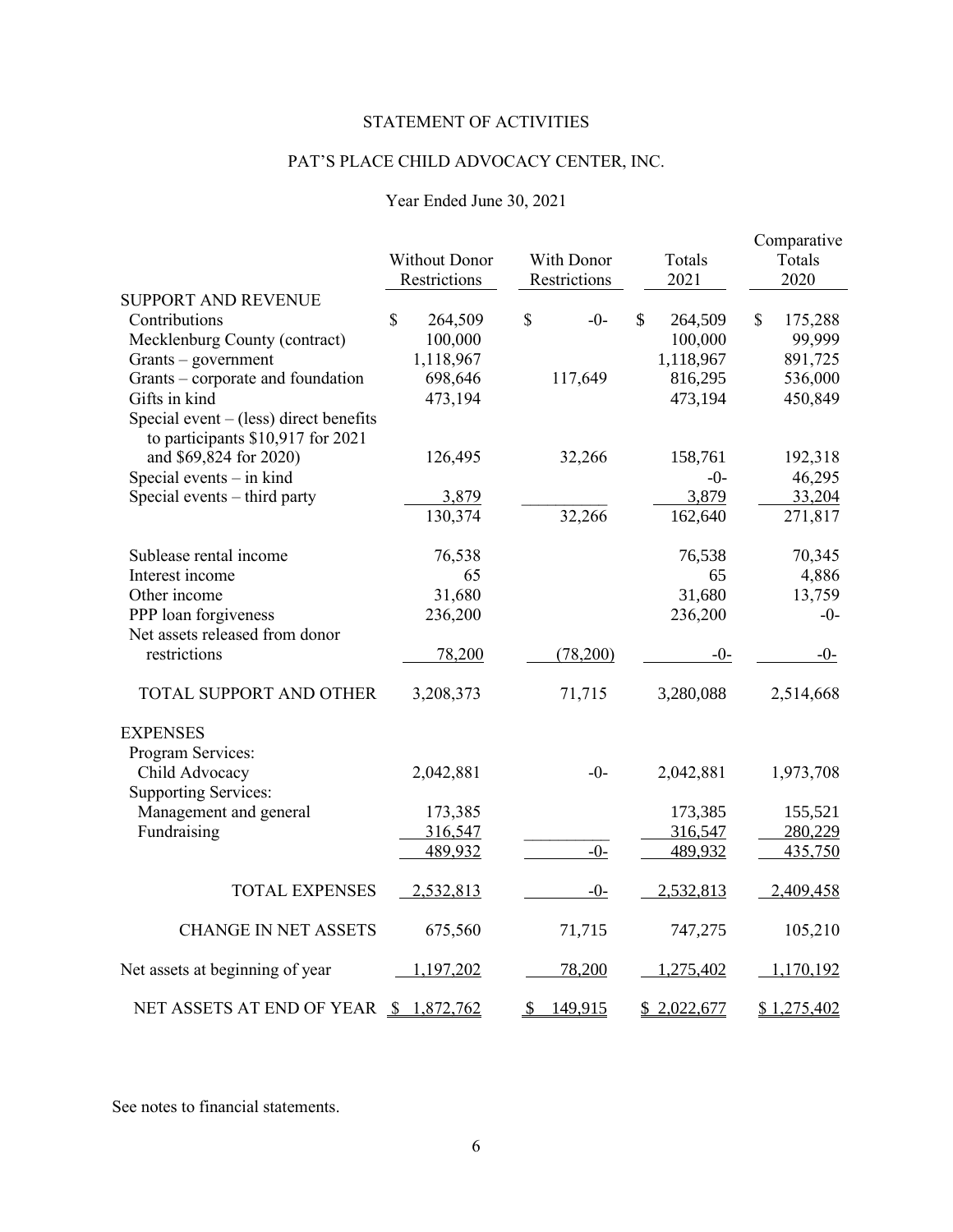# STATEMENT OF CASH FLOWS

# PAT'S PLACE CHILD ADVOCACY CENTER, INC.

### Year Ended June 30, 2021

|                                                                                                                       |                            | Totals<br>2021     | Comparative<br>Totals<br>2020 |
|-----------------------------------------------------------------------------------------------------------------------|----------------------------|--------------------|-------------------------------|
| OPERATING ACTIVITIES<br>Change in net assets                                                                          |                            | \$<br>747,275      | \$<br>105,210                 |
| Adjustments to reconcile change in net assets to                                                                      |                            |                    |                               |
| net change in cash from operating activities:                                                                         |                            |                    |                               |
| Depreciation expense                                                                                                  |                            | 27,788             | 23,196                        |
| Changes in operating assets and liabilities:                                                                          |                            |                    |                               |
| Accounts receivable                                                                                                   |                            | (143, 522)         | (56, 456)                     |
| Prepaid expenses                                                                                                      |                            | 2,155              | 5,002                         |
| Accounts payable                                                                                                      |                            | 22,398             | (1,196)                       |
| Accrued compensated absences                                                                                          |                            | 329                | (3,766)                       |
| Other payroll liabilities                                                                                             |                            | 26,462             | (7,550)                       |
| NET CHANGE IN CASH FROM OPERATING ACTIVITIES                                                                          |                            | 682,885            | 64,440                        |
| <b>INVESTING ACTIVITIES</b><br>(Purchases) of equipment and improvements                                              |                            | (40,502)           | (28, 879)                     |
| <b>FINANCING ACTIVITIES</b><br>Proceeds from Payroll Protection Plan loan<br>Payroll Protection Plan debt forgiveness |                            | $-()$<br>(236,200) | 236,200<br>$-0-$              |
| NET CHANGE IN CASH FROM FINANCING ACTIVITIES                                                                          |                            | (236,200)          | 236,200                       |
|                                                                                                                       | NET CHANGE IN CASH         | 406,183            | 271,761                       |
| Cash and equivalents at beginning of year                                                                             |                            | 1,129,358          | 857,597                       |
|                                                                                                                       | <b>CASH AT END OF YEAR</b> | \$1,535,541        | \$1,129,358                   |
| <b>CASH SUMMARY</b>                                                                                                   |                            |                    |                               |
| Unrestricted                                                                                                          |                            | \$1,393,626        | \$1,096,358                   |
| Temporarily restricted                                                                                                |                            | 141,915            | 33,000                        |
|                                                                                                                       |                            | \$1,535,541        | \$1,129,358                   |
| SUPPLEMENTARY INFORMATION                                                                                             |                            |                    |                               |
| Income taxes paid                                                                                                     |                            | \$<br><u>-0-</u>   | \$<br>$-0-$                   |
| Interest paid                                                                                                         |                            | \$<br>$-0-$        | \$<br>$-0-$                   |

See notes to financial statements.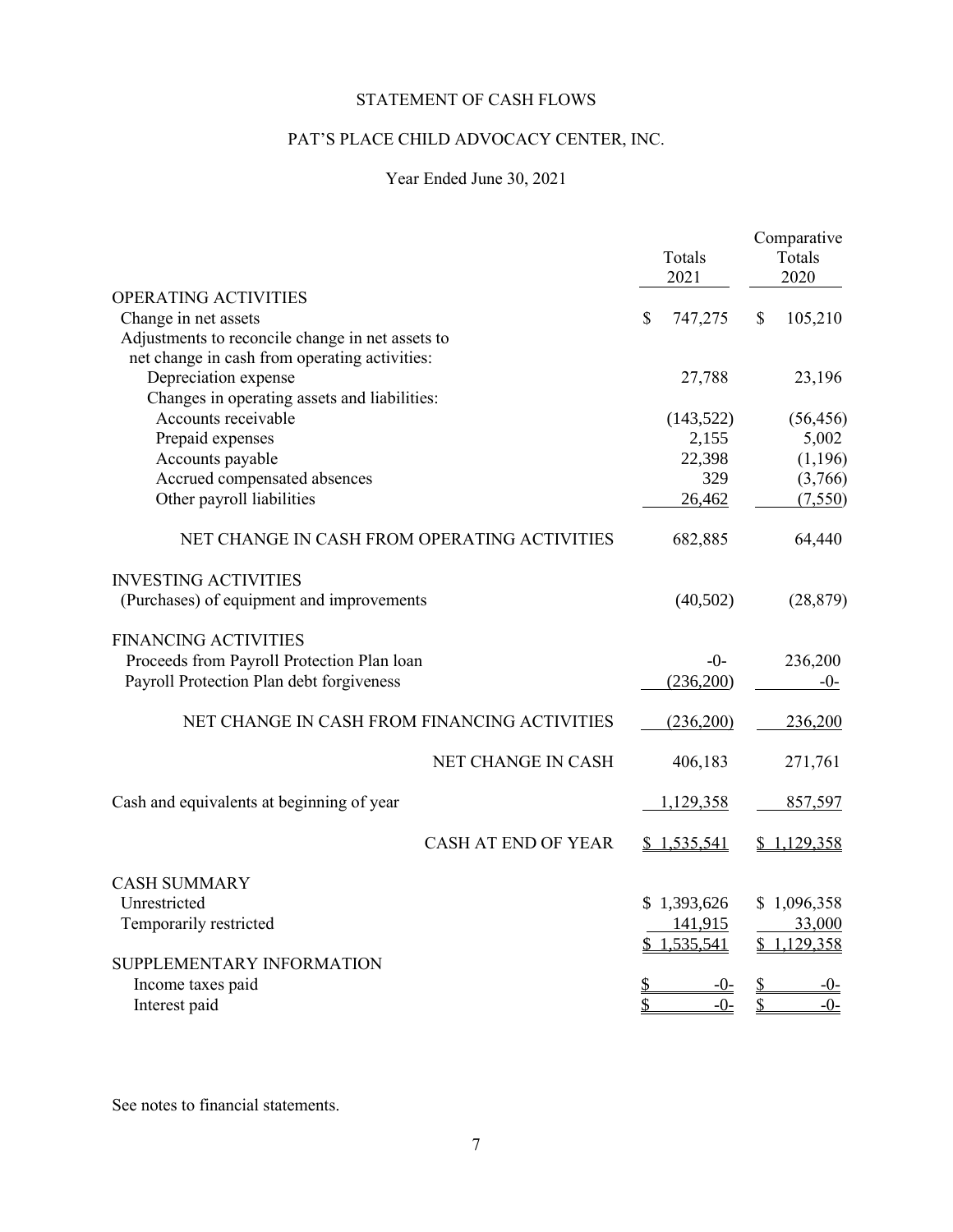#### NOTES TO FINANCIAL STATEMENTS

#### PAT'S PLACE CHILD ADVOCACY CENTER, INC.

#### June 30, 2021

### NOTE A – SIGNIFICANT ACCOUNTING POLICIES

Organization Purpose: Pat's Place Child Advocacy Center, Inc. (the "Center") is a not-forprofit organization incorporated on August 20, 2004. The Center focuses the resources of public and private agencies in Mecklenburg County, North Carolina to achieve the best comprehensive outcome for abused children.

Basis of Accounting: The financial statements of the Center are prepared in accordance with accounting principle generally accepted in the United States of America (U.S. GAAP) on the accrual basis of accounting and, accordingly, reflect all significant receivables, payables, and other liabilities.

Basis of Presentation: The financial statements are presented in accordance with the provisions of the Financial Accounting Standards Board (FASB) Accounting Standards Codification (ASC) 958, *Not-for-Profit Entities*. Under ASC 958, the Department is required to report information regarding its financial position and activities in two classes of net assets:

- (a) Net assets without donor restrictions are not subject to donor-imposed stipulations and are available for use as designated by the Board of Directors, including current operating expenses.
- (b) Net assets with donor restrictions are subject to donor-imposed restrictions that can be satisfied by actions of the Center, that expire by the passage of time, or that neither expire by the passage of time nor can be fulfilled or otherwise removed by the actions of the Center (see Note F). When a restriction expires, or upon satisfaction of the donor-imposed restriction, net assets are reclassified as unrestricted. Contributions restricted by donors whose restrictions are met in the same reporting period are recorded as net assets without donor restrictions.

Grants and Purchased Services: Grants are recognized as a receivable and support when promised. Contracts for purchased services and cost-reimbursement arrangements are recognized as a receivable and support when the services have been performed or the reimbursable costs have been incurred. The contract with Mecklenburg County is accounted for as a "cost-reimbursement" arrangement as management believes the agreement has more cost reimbursement attributes than grant attributes.

Donated Materials and Services: Donated materials and equipment, when significant, are reflected as contributions in the financial statements at estimated fair value at date of receipt. Donated services, when significant and measurable as to value, are reflected as contributions in the financial statements when provided.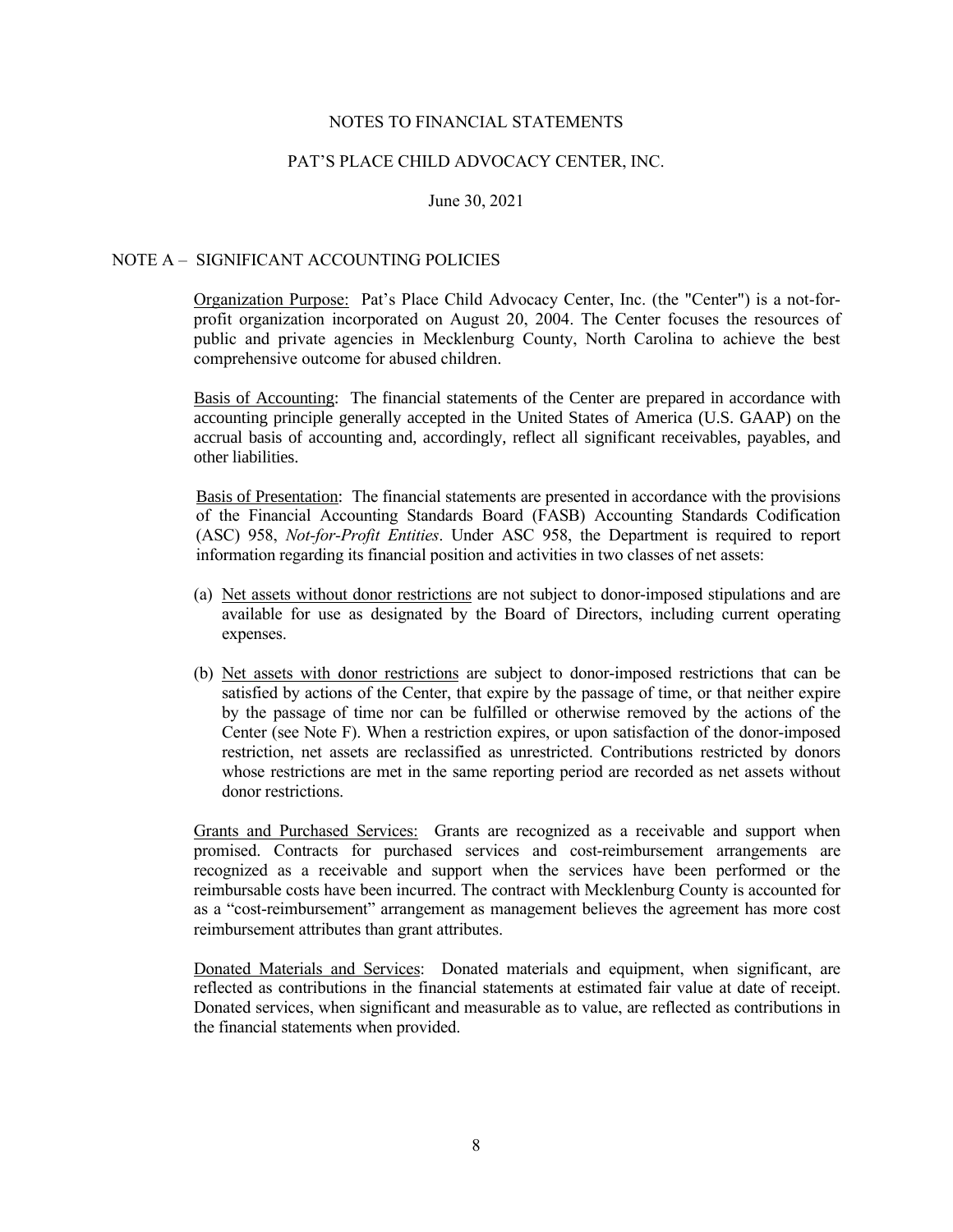#### NOTE A – SIGNIFICANT ACCOUNTING POLICIES - CONTINUED

Contributions Receivable: Unconditional contributions receivable are recognized as support in the period received and as assets, decreases in liabilities, or as expenses, depending on the form of the benefits received. Conditional promises receivable are recognized when the conditions on which they depend are substantially met. Contributions receivable deemed to be unrealizable are reserved and/or written off, as appropriate.

Contributions receivable arising from unconditional promises to give that are expected to be collected within one year of the financial statement date are measured at fair value. The fair value of contributions arising from unconditional promises to give one year or more after the financial statement date, is determined based on present value, (the time value of money represented by a risk-free rate of interest) of the estimated future cash flows, using a risk-free rate of return.

Equipment and Improvements: Additions are recorded at cost, if purchased, and estimated fair value at the time of donation, if received as a gift. Minor renewals and replacements are expensed. When equipment and improvements are retired, their costs and related allowances for depreciation are removed from the accounts. Any gain or loss is recognized in the statement of activity at that time.

Depreciation is computed by the straight-line method over the estimated economic lives for the respective assets held which range as follows:

| Computer software      | 3 years      |
|------------------------|--------------|
| Furniture and fixtures | $5-10$ years |
| Leasehold improvements | 6 years      |

Volunteers, including officers and directors of the Center, donate their time in program and administrative services and fund raising. However, no amounts have been reflected in the financial statements for these services, as they do not meet the criteria for recognition under FASB Codification.

Accrued Compensated Absences: The Center's accrual for compensated absences includes provision for the nonvesting right to receive holiday, vacation, and sick day benefits.

Functionalization of Expenses: Expenses not associated with a specific classification are allocated among the various classifications based upon the estimated time spent by the professional staff of the Center and other quantifiable factors. Certain jointly incurred costs are allocated to the various functional classifications based on management's estimate of how such costs were utilized.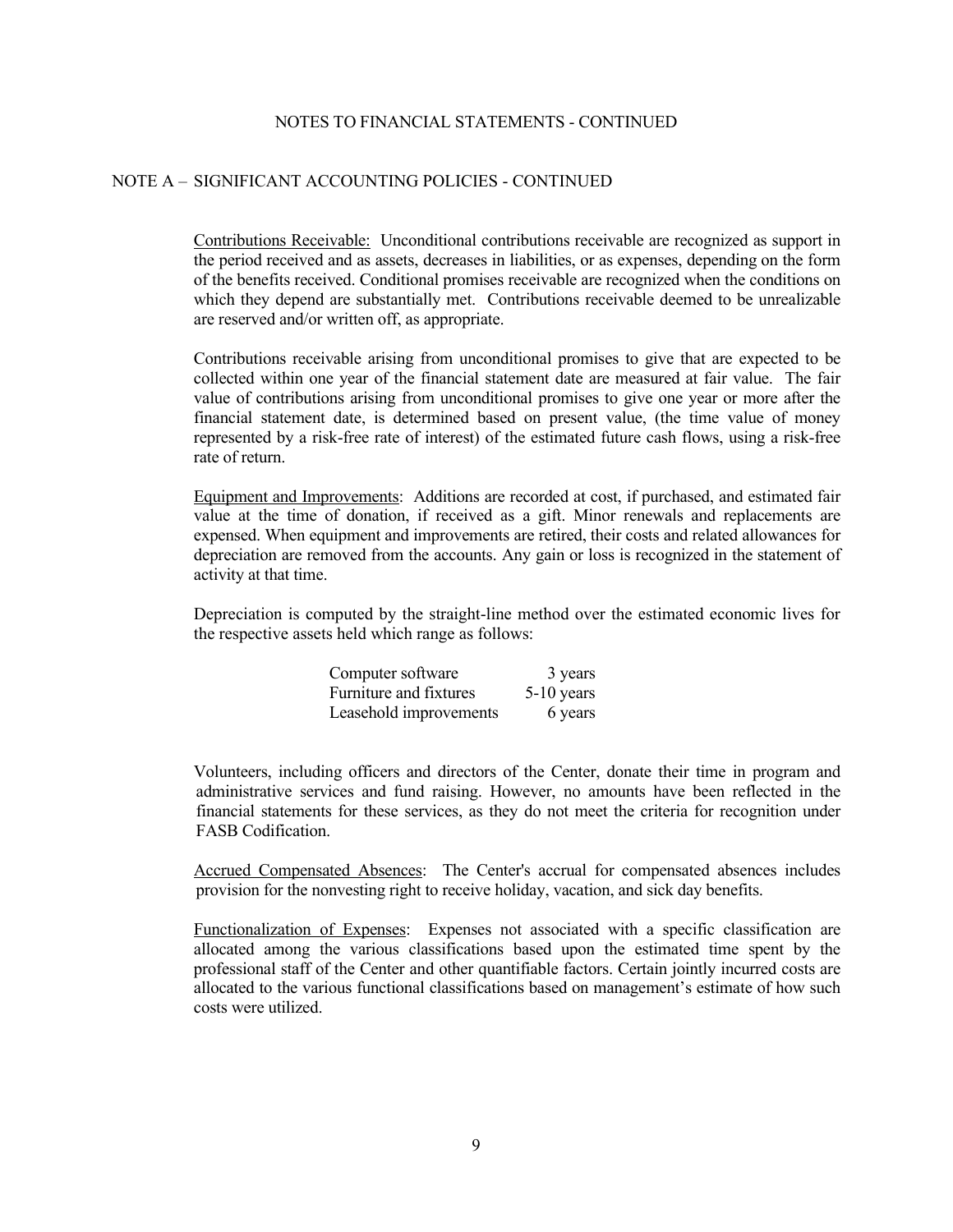#### NOTE A – SIGNIFICANT ACCOUNTING POLICIES – CONTINUED

Use of Estimates in Financial Statements: The preparation of financial statements in conformity with accounting principles generally accepted in the United States of America requires the management to make reasonable estimates and assumptions that affect the reported amounts of assets and liabilities and disclosure of contingent assets and liabilities at the date of the financial statements and the reported amounts of support, revenues, and other items, and expenses during the reporting period. Actual results could differ from those estimates.

License to Solicit: The Center has a license issued by the North Carolina Secretary of State to solicit charitable contributions within North Carolina. This license must be renewed annually.

Cash Equivalents: Funds invested on a daily basis in highly liquid instruments having immediate availability are considered cash equivalents for purposes of the statement of cash flows, which is presented on the indirect method.

Fund-raising: The Center hosts an annual Barbeque and Bluejeans event as its primary fundraising activity. Fund-raising support received in advance represents a time-restricted contribution related to the event occurring after year end. Indirect costs are allocated to fundraising expenses using personnel and square footage ratios.

Fair Value Measurements: Generally accepted accounting principles ("GAAP") defines fair value, establishes a framework for measuring fair value and expands disclosures about fair value measurements. Fair value, as defined under GAAP, is an exit price, representing the price that would be received to sell an asset or paid to transfer a liability in an orderly transaction between market participants at measurement date. The Center utilizes market data or assumptions that market participants would use in pricing the asset or liability. GAAP establishes a three-tier fair value hierarchy, which prioritizes the inputs used in measuring fair value. These tiers include: **Level 1**, defined as observable inputs such as quoted prices in active markets; **Level 2**, defined as inputs other than quoted prices in active markets that are either directly or indirectly observable; and **Level 3**, defined as unobservable inputs about which little or no market data exists, therefore requiring an entity to develop its own assumptions (see Note J).

Prior Year Amounts: The financial statements include certain prior year summarized comparative information in total but not by net asset class. Such information does not include sufficient detail to constitute a presentation in conformity with accounting principles generally accepted in the United States of America. Accordingly, prior year amounts should be read in conjunction with the Center's financial statements for the year ended June 30, 2020, from which the summarized information was derived.

Certain prior year amounts have been reclassified to conform with the current year presentation. These reclassifications had no effect on the reported results of activities.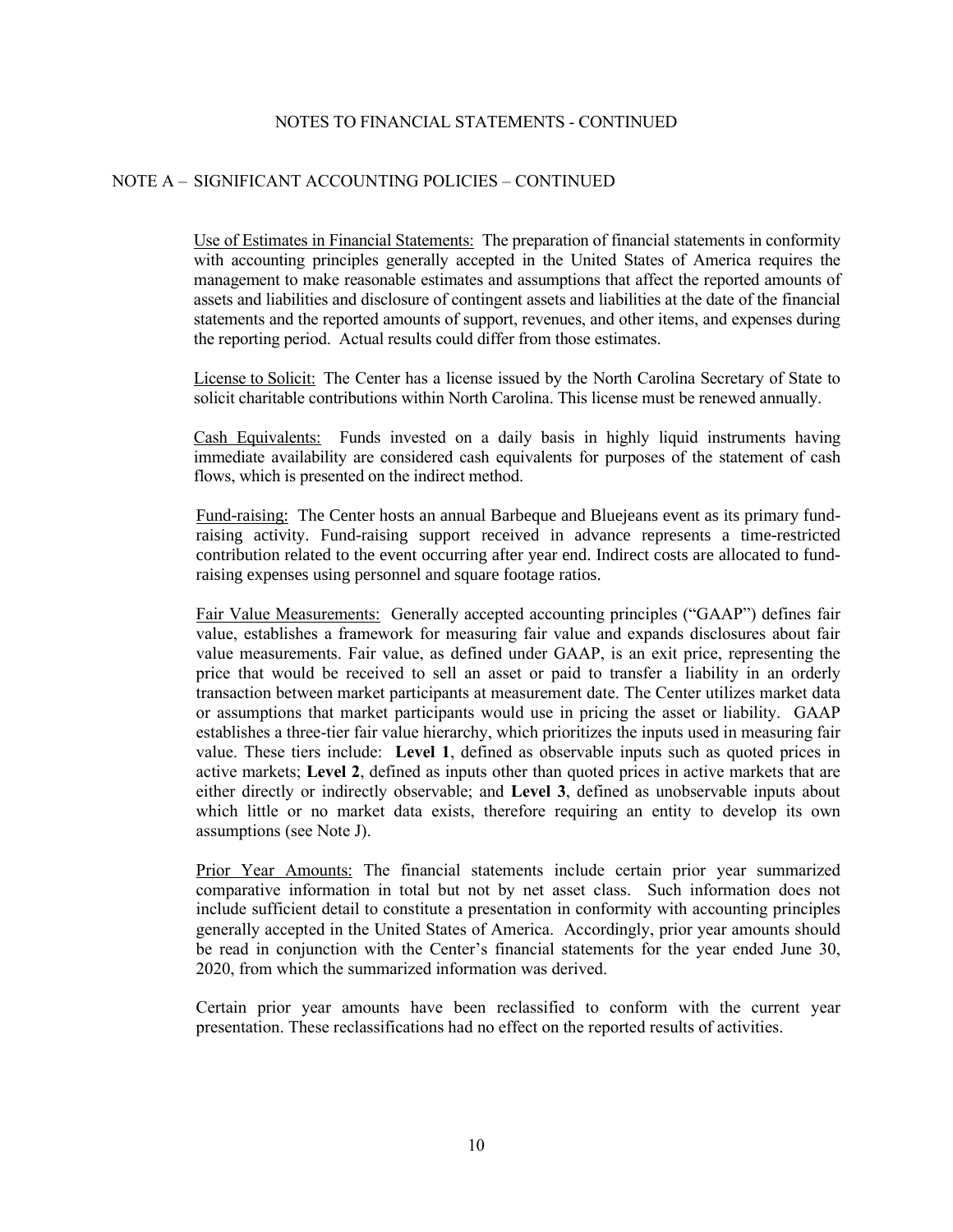#### NOTE B – INCOME TAXES

The Center is a North Carolina not-for-profit corporation and is exempt from income taxes under Section 501(c)(3) of the Internal Revenue Code and is not classified as a private foundation. The Center is subject to income tax on any unrelated business taxable income. However, the Center had no unrelated business income for the year ending June 30, 2021. Accordingly, no provision for income taxes is included in the financial statements.

The Center's income tax returns are not under examination by the Internal Revenue Service or the North Carolina Department of Revenue. The Center's income tax returns open to potential examination are June 30, 2021, 2020, and 2019. All other years have been closed by statute.

#### NOTE C – GRANTS AND PROMISES RECEIVABLE

| Promises to give<br>(Less) allowance for uncollectible amounts | \$475,800<br>(350)            |
|----------------------------------------------------------------|-------------------------------|
|                                                                | 475,450                       |
| NOTE D – ALLOWANCE FOR UNCOLLECTIBLE AMOUNTS                   |                               |
| Balance beginning of year<br><b>Additions</b><br>(Reductions)  | \$<br>350<br>3,800<br>(3,800) |
| Balance at end of year                                         | 350                           |

#### NOTE E – COMPLIANCE SUPPLEMENT

The Center is the recipient of certain government grant funds which are required to be audited in accordance with *Government Auditing Standards* and *Single Audit Standards* issued by the Comptroller of the United States of America. A separate federal compliance supplement report is issued for these government grant funds.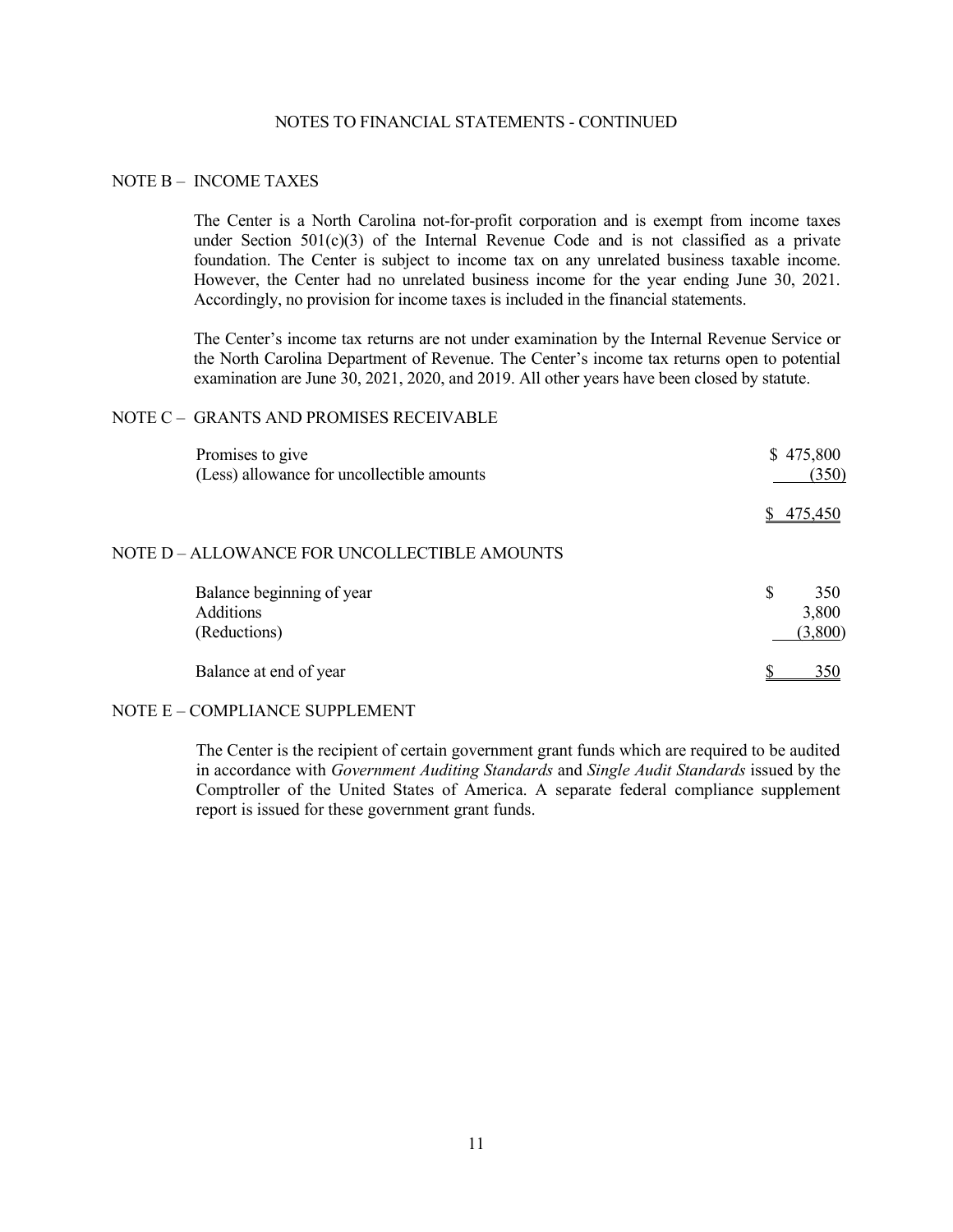#### NOTE F – DONOR RESTRICTED NET ASSETS

|                            | Year Ended June 30, 2021 |                |               |              |  |  |  |
|----------------------------|--------------------------|----------------|---------------|--------------|--|--|--|
|                            | Beginning                |                |               | End of       |  |  |  |
| Program                    | of Year                  | (Utilized)     | Additions     | Year         |  |  |  |
| Time restricted:           |                          |                |               |              |  |  |  |
| Special event 2020         | \$<br>58,200             | (58,200)<br>\$ | \$<br>$-()$ - | - \$<br>-0-  |  |  |  |
| Special event 2021         |                          |                | 32,266        | 32,266       |  |  |  |
| <b>Dickson Foundation</b>  | 20,000                   | (20,000)       |               | $-0-$        |  |  |  |
|                            | 78,200                   | (78,200)       | 32,266        | 32,266       |  |  |  |
| <b>Purpose restricted:</b> |                          |                |               |              |  |  |  |
| Duke Endowment             |                          |                | 94,915        | 94,915       |  |  |  |
| <b>OrthoCarolina</b>       |                          |                | 1,970         | 1,970        |  |  |  |
| Sisters of Mercy           |                          |                | 20,764        | 20,764       |  |  |  |
|                            | $-0-$                    | $-0-$          | 117,649       | 117,649      |  |  |  |
|                            | 78,200                   | 78,200         | 149,915       | 149,915<br>S |  |  |  |

#### NOTE G – CONCENTRATIONS, RISKS AND UNCERTAINTIES

The Center places its cash with financial institutions which are insured by the Federal Deposit Insurance Corporation (FDIC) up to \$250,000. The Center on occasion maintains cash balances with one institution in excess of the \$250,000 insured limit.

The Center participates in state grant programs, the expenditures for which are subject to audit from the respective funding agencies and/or the NC Office of State Auditor. Upon examination, expenditures could be disallowed and refunds required. The Center has not been notified that any such audits are forthcoming, and is not aware of any expenditures for which such disallowances or refunds would be required by funding agencies.

#### NOTE H - RETIREMENT PLAN

The Center has a SIMPLE IRA plan covering any employee who has received at least \$5,000 in compensation from the Center during any two preceding years and is expected to receive at least \$5,000 in compensation in the current calendar year. Employees may make "elective deferrals" to the plan up to 100% of compensation up to the salary deferral contribution limit for the year (\$13,500 for those under age 50 and \$16,500 for those ages 50 and over for the calendar year ended December 31, 2020). The Center is required to "match" employee elective deferrals up to 3% of compensation. Contribution expense for the year ended June 30, 2021, was \$31,052.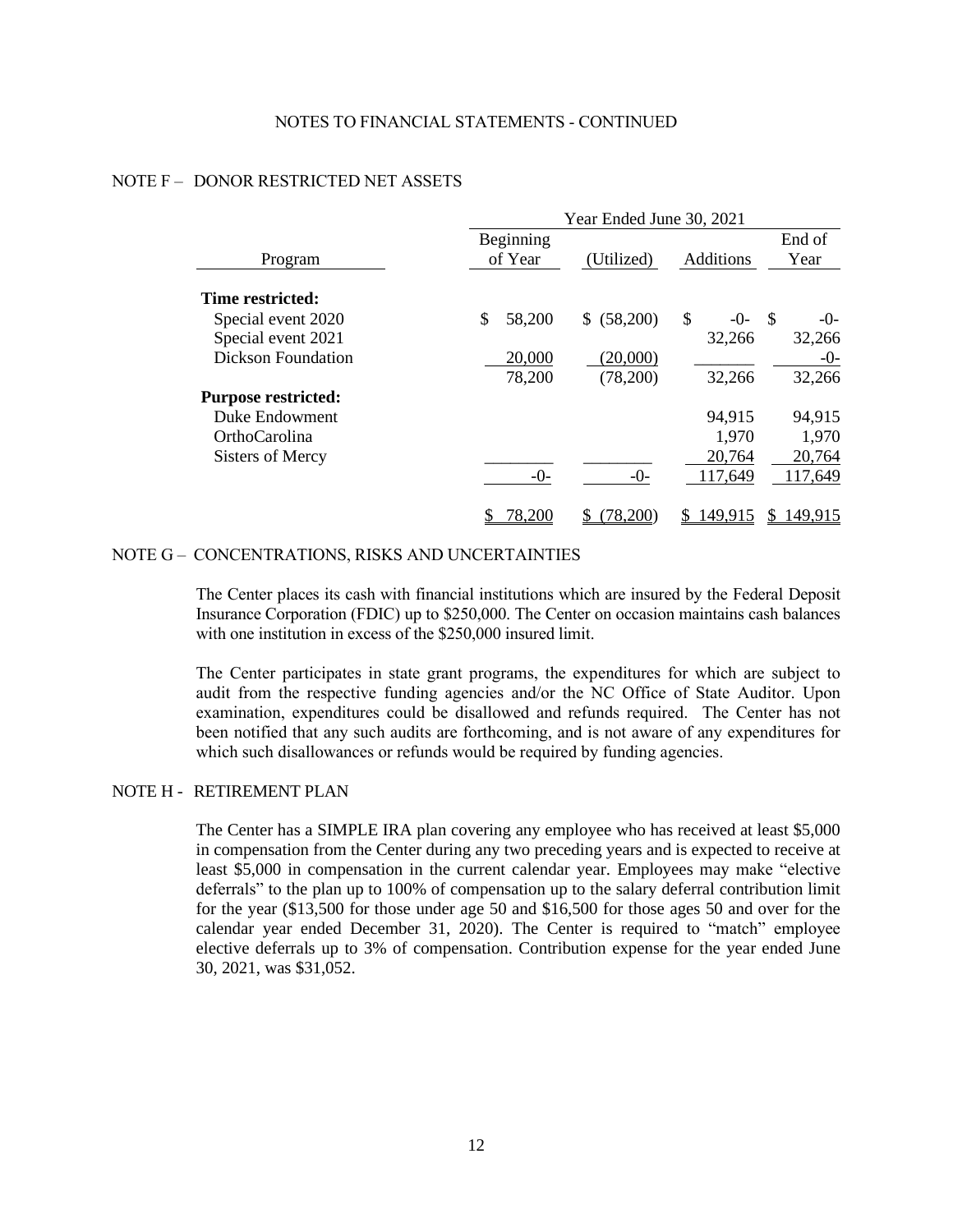#### NOTE I- LEASE COMMITMENT

The Center leases facilities for its programs and administrative offices under agreements with various expiration dates. Rental expense for the year ended June 30, 2021, was \$257,721. Future minimum annual lease payments for these noncancelable operating lease agreements are as follows:

Year Ending June 30,

| 2022 | \$224,322     |
|------|---------------|
| 2023 | 200,049       |
| 2024 | 80,372        |
|      | 504,743<br>\$ |

The Center subleases a portion of this office space through under an agreement which expires November 30, 2023. Rental income for the year ended June 30, 2021, under such sublease totaled \$76,538. Anticipated future minimum rental income for this lease agreement is as follows:

Year Ending June 30,

| 2022<br>2023<br>2024 | \$ | 76,406<br>76,406<br>31,836 |
|----------------------|----|----------------------------|
|                      | S. | 184,648                    |

#### NOTE J – FAIR VALUE OF FINANCIAL MEASUREMENTS

FASB Codification defines fair value, establishes a framework for measuring fair value as generally accepted accounting principles ("GAAP"), and expands financial statement disclosures about fair value measurements for financial assets and liabilities.

**Financial assets** are cash, evidence of an ownership interest in an entity, or a contract that conveys to one entity a right (1) to receive cash or another financial instrument from a second entity or (2) to exchange other financial instruments on potentially favorable terms with the second entity.

**Financial liabilities** are contracts that impose on one entity an obligation (1) to deliver cash or another financial instrument to a second entity or (2) to exchange other financial instruments on potentially unfavorable terms with the second entity.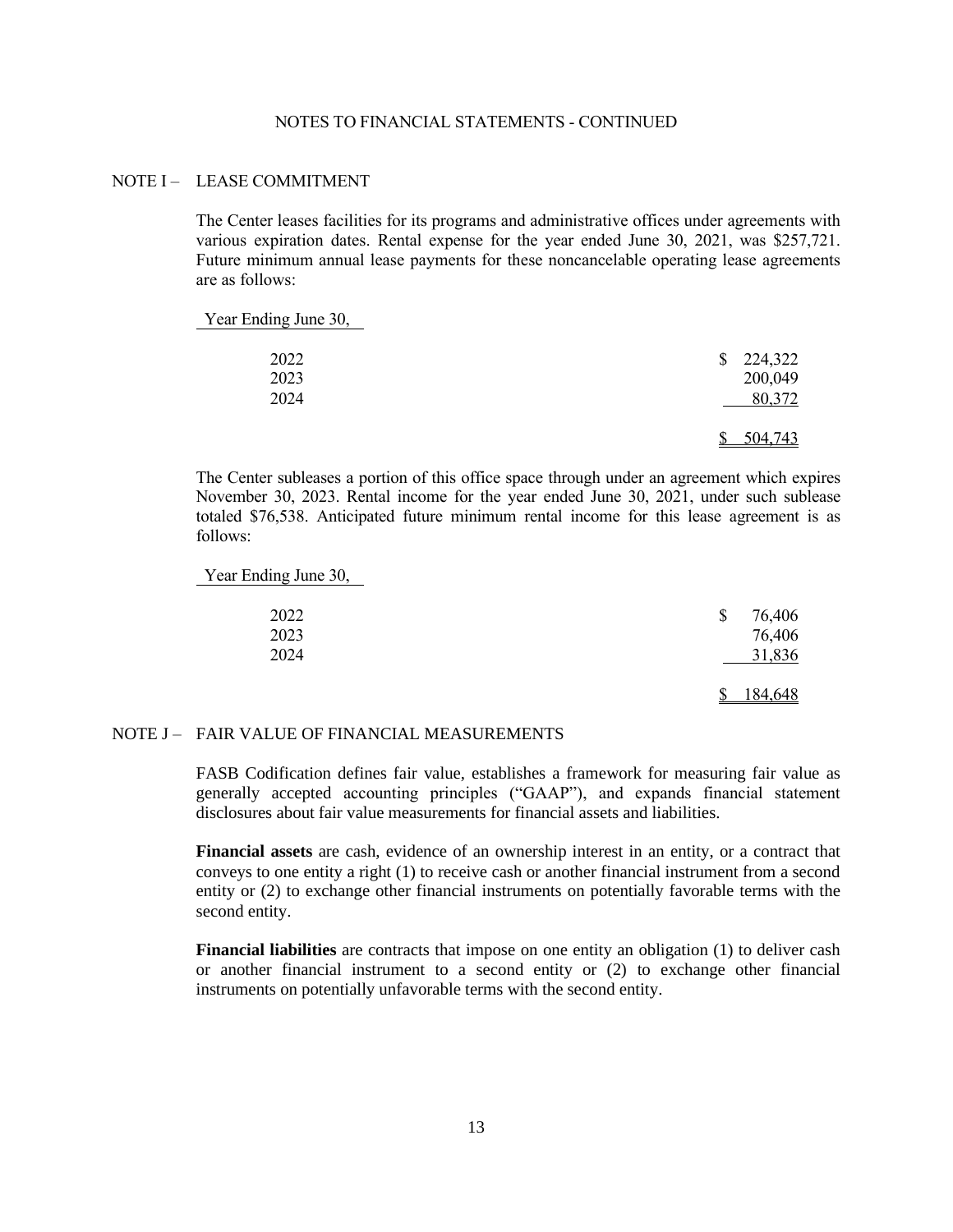#### NOTE J - FAIR VALUE OF FINANCIAL MEASUREMENTS - CONTINUED

Financial assets and liabilities: The Center does not have any financial assets or liabilities measured on a recurring or nonrecurring basis for the year ended June 30, 2021.

Non-financial assets and liabilities: The Center does not have any non-financial assets or liabilities measured on a recurring or nonrecurring basis for the year ended June 30, 2021.

#### NOTE K - CONTRIBUTED SERVICES AND GOODS

|                                                               | Year Ending June 30, 2021 |                |                   |  |  |  |  |
|---------------------------------------------------------------|---------------------------|----------------|-------------------|--|--|--|--|
|                                                               | Resources                 | Capital        | Expense           |  |  |  |  |
| Medical services and supplies<br>Victim services and supplies | 448,643<br>24,551         | $-()$<br>$-()$ | 448,643<br>24,551 |  |  |  |  |
|                                                               |                           | $-()$          |                   |  |  |  |  |

#### NOTE L - NOTE PAYABLE – PAYROLL PROTECTION PROGRAM

During the year ended June 30, 2020, the Center received a loan from Truist Bank in the amount of \$236,200 under the Paycheck Protection Program established by the Coronavirus Aid, Relief, and Economic Security (CARES) Act. The loan was subject to a note dated April 27, 2020 and could be forgiven to the extent proceeds are used for eligible expenditures described in the CARES Act.

On April 22, 2021, the entire balance of the loan was forgiven by the Small Business Administration.

#### NOTE M - SUBSEQUENT EVENTS

The Center has evaluated subsequent events from the date of the statement of financial position through the date of the independent auditors' report, which is the date the financial statements were available to be issued. During this period, no material recognizable subsequent events were identified.